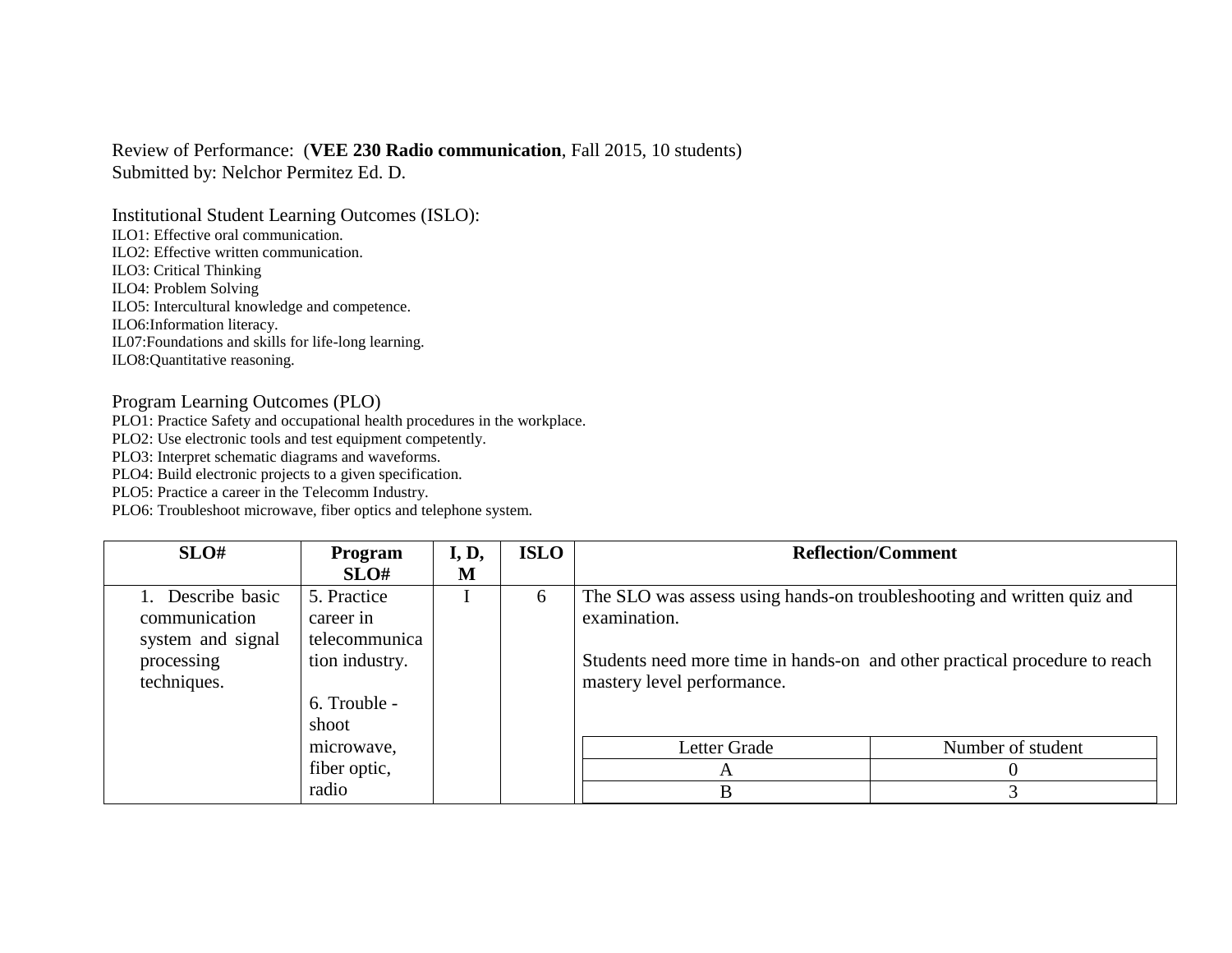|                   | communicatio   |   |   | $\mathsf{C}$                                                               | $\overline{7}$    |
|-------------------|----------------|---|---|----------------------------------------------------------------------------|-------------------|
|                   | n and          |   |   |                                                                            |                   |
|                   | telephone      |   |   |                                                                            |                   |
|                   | system         |   |   |                                                                            |                   |
| 2. Describe       | 5. Practice    | D | 6 | The SLO was assess using hands-on troubleshooting and written quiz and     |                   |
| amplitude         | career in      |   |   | examination.                                                               |                   |
| modulation (AM)   | telecommunica  |   |   |                                                                            |                   |
| and frequency     | tion industry. |   |   | Students need more time in hands-on and other practical procedure to reach |                   |
| modulation (FM)   |                |   |   | mastery level performance.                                                 |                   |
| signals           | 6.             |   |   |                                                                            |                   |
|                   | Troubleshoot   |   |   |                                                                            |                   |
|                   | microwave,     |   |   | Letter Grade                                                               | Number of student |
|                   | fiber optic,   |   |   | A                                                                          | $\overline{0}$    |
|                   | radio          |   |   | $\, {\bf B}$                                                               | $\overline{2}$    |
|                   | communicatio   |   |   | $\overline{C}$                                                             | 8                 |
|                   | n and          |   |   |                                                                            |                   |
|                   | telephone      |   |   |                                                                            |                   |
|                   | system         |   |   |                                                                            |                   |
| 3. Describe AM    | 5. Practice    | D | 6 | The SLO was assess using hands-on troubleshooting and written quiz and     |                   |
| and FM signal     | career in      |   |   | examination.                                                               |                   |
| path and circuit. | telecommunica  |   |   |                                                                            |                   |
|                   | tion industry. |   |   | Students need more time in hands-on and other practical procedure to reach |                   |
|                   |                |   |   | mastery level performance.                                                 |                   |
|                   | 6.             |   |   |                                                                            |                   |
|                   | Troubleshoot   |   |   |                                                                            |                   |
|                   | microwave,     |   |   | Letter Grade                                                               | Number of student |
|                   | fiber optic,   |   |   | $\mathbf{A}$                                                               | $\boldsymbol{0}$  |
|                   | radio          |   |   | $\, {\bf B}$                                                               | 3                 |
|                   | communicatio   |   |   | $\mathbf C$                                                                | 7                 |
|                   | n and          |   |   |                                                                            |                   |
|                   | telephone      |   |   |                                                                            |                   |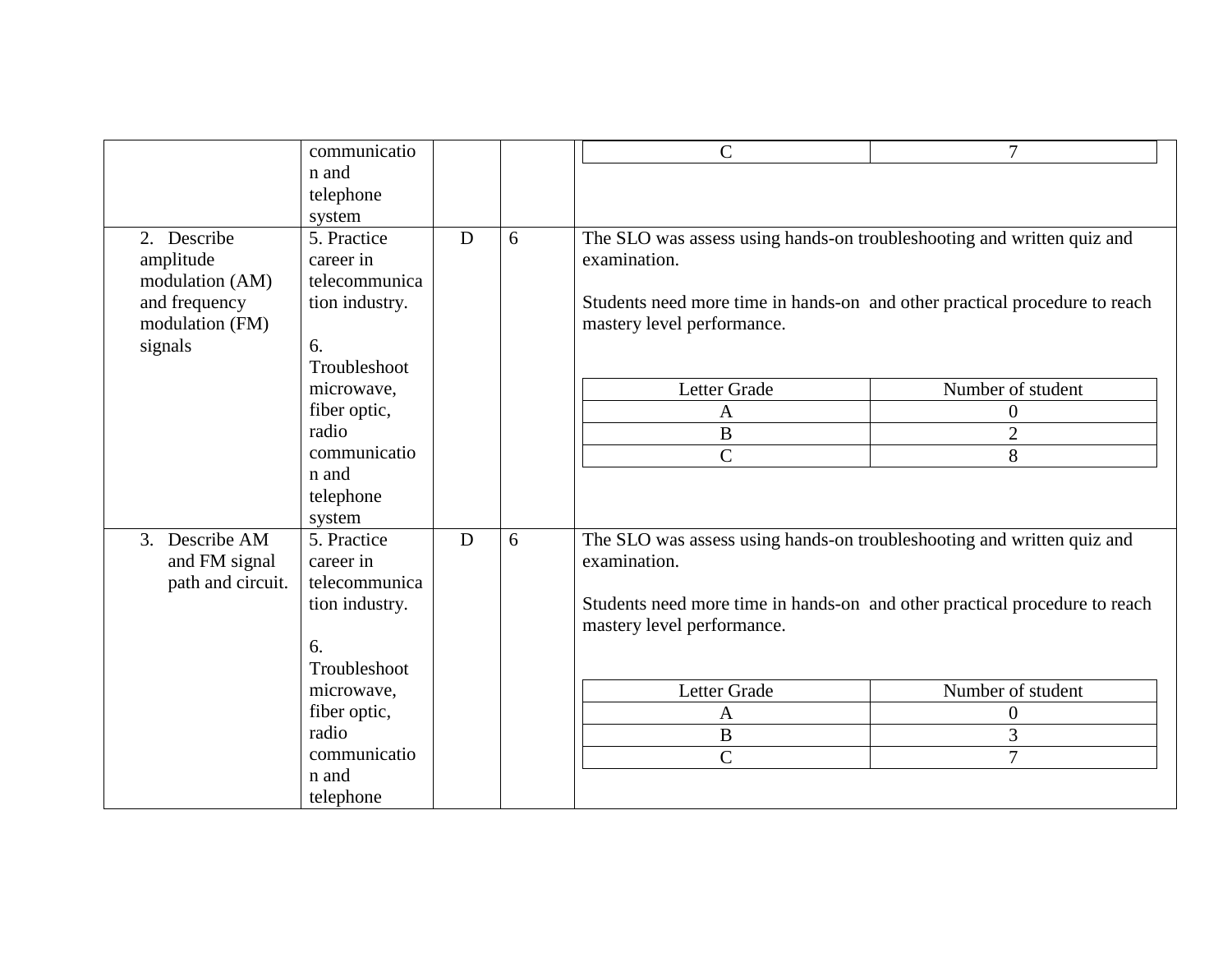|    |                                    | system         |             |     |                                                                            |                   |
|----|------------------------------------|----------------|-------------|-----|----------------------------------------------------------------------------|-------------------|
|    | 4. Describe AM                     | 5. Practice    |             | 6   | The SLO was assess using hands-on troubleshooting and written quiz and     |                   |
|    | and FM modulator                   | career in      |             |     | examination.                                                               |                   |
|    | and demodulator.                   | telecommunica  |             |     |                                                                            |                   |
|    |                                    | tion industry. |             |     | Students need more time in hands-on and other practical procedure to reach |                   |
|    |                                    |                |             |     | mastery level performance.                                                 |                   |
|    |                                    | 6.Troubleshoot |             |     |                                                                            |                   |
|    |                                    | microwave,     |             |     |                                                                            |                   |
|    |                                    | fiber optic,   |             |     | Letter Grade                                                               | Number of student |
|    |                                    | radio          |             |     | A                                                                          |                   |
|    |                                    | communicatio   |             |     | $\boldsymbol{B}$                                                           | $\overline{2}$    |
|    |                                    | n and          |             |     | $\overline{C}$                                                             | 7                 |
|    |                                    | telephone      |             |     |                                                                            |                   |
|    |                                    | system         |             |     |                                                                            |                   |
| 5. | Monitor modulated                  | 5.Practice     |             | 6&7 | The SLO was assess using hands-on troubleshooting and written quiz and     |                   |
|    | signal in AM and FM career in      |                |             |     | examination.                                                               |                   |
|    | receiver.                          | telecommunica  |             |     |                                                                            |                   |
|    |                                    | tion industry. |             |     | Students need more time in hands-on and other practical procedure to reach |                   |
|    |                                    |                |             |     | mastery level performance.                                                 |                   |
|    |                                    | 6.Troubleshoot |             |     |                                                                            |                   |
|    |                                    | microwave,     |             |     |                                                                            |                   |
|    |                                    | fiber optic,   |             |     | Letter Grade                                                               | Number of student |
|    |                                    | radio          |             |     | A                                                                          | 0                 |
|    |                                    | communicatio   |             |     | $\, {\bf B}$                                                               | 3                 |
|    |                                    | n and          |             |     | $\overline{C}$                                                             | $\overline{7}$    |
|    |                                    | telephone      |             |     |                                                                            |                   |
|    |                                    | system         |             |     |                                                                            |                   |
|    | 6. Troubleshoot AM and 5. Practice |                | $\mathbf I$ | 6&7 | The SLO was assess using hands-on troubleshooting and written quiz and     |                   |
|    | FM transmitter and                 | career in      |             |     | examination.                                                               |                   |
|    | receiver                           | telecommunica  |             |     |                                                                            |                   |
|    |                                    | tion industry. |             |     | Students need more time in hands-on and other practical procedure to reach |                   |